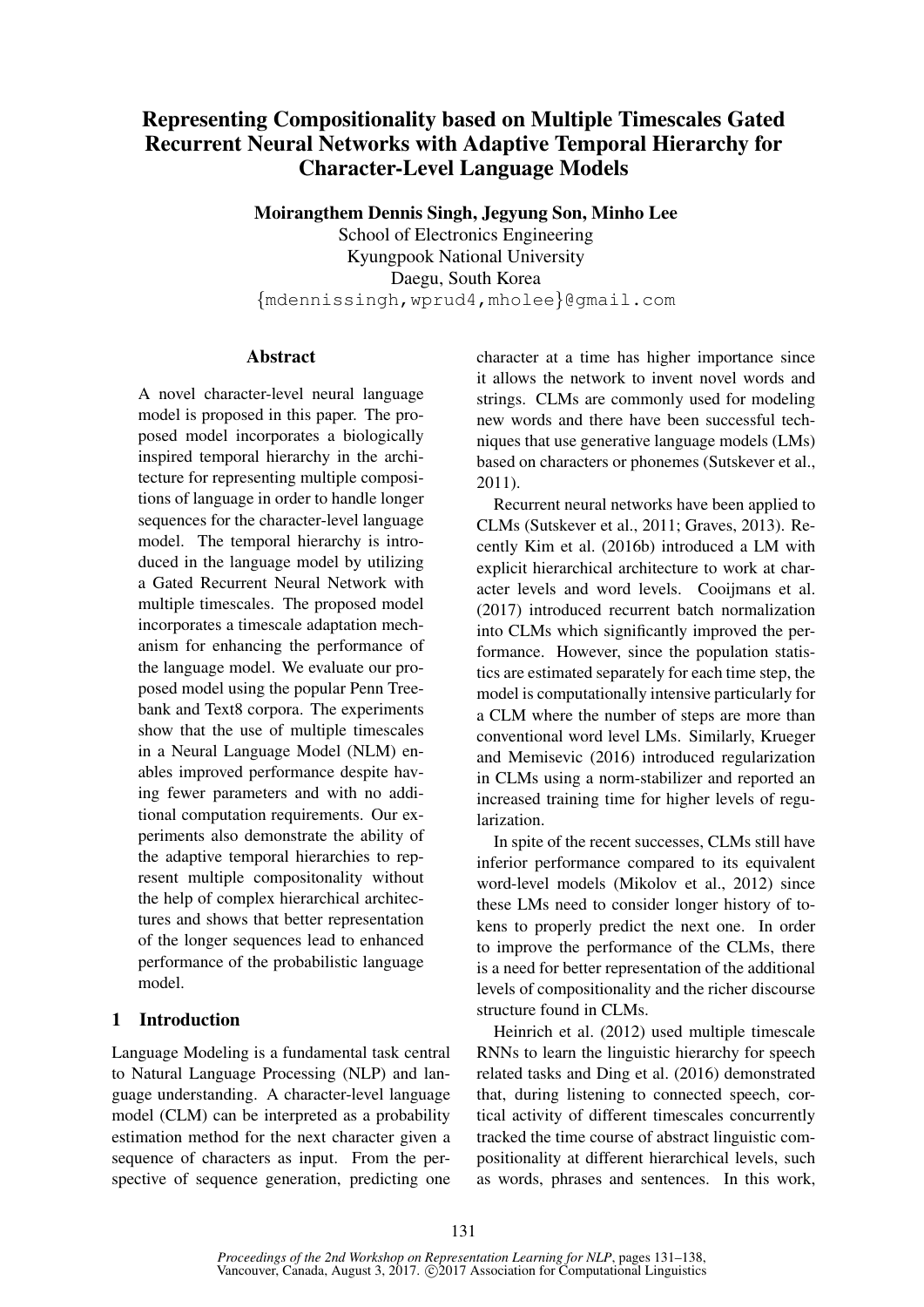we propose a character-level recurrent neural network (RNN) LM that employs an adaptive multiple timescales approach to incorporate temporal hierarchies in the architecture to enhance the representation of multiple compositionalities. Our proposed model includes a novel timescale update mechanism which enhances the adaptation of the temporal hierarchy during the learning process. We build the temporal hierarchical structure using fast and slow context units to imitate different timescales. This temporal hierarchy concept is implemented based on the multiple timescales gated recurrent unit (MTGRU) (Kim et al., 2016a) that incorporates multiple timescales at different layers of the RNN.

Our model, inspired by the concept of temporal hierarchy found in the human brain (Botvinick, 2007; Meunier et al., 2010), demonstrates the ability to capture multiple compositionalities similar to the findings of Ding et al. (2016). This better representation learning capability enhances the ability of our model to handle longer sequences for the CLM. The resulting LM is a much simpler model that does not incorporate explicit hierarchical structures or normalization techniques. We show that our CLM with the biologically inspired temporal hierarchy is able to achieve performance comparable to the existing state-of-theart CLMs evaluated over the Penn Treebank (PTB) and Text8 corpora.

# 2 Related Works

Recent advances in distributed representation learning have demonstrated promising results in language modeling. Distributed representation learning approaches are a group of methods in which real-valued vectors are trained to capture the underlying meaning in the input. Bengio et al. (2003) demonstrated that the probabilistic language models can achieve much better generalization.

Out-of-vocabulary words have always been a problem in language tasks. To address the rare word problem in language generation, Alexandrescu and Kirchhoff (2006) represented a word as a set of shared factor embeddings. In another approach, Sutskever et al. (2011) introduced NLMs that incorporated a character-level model with both input and output as characters. CLMs are also capable of generating novel words and are suitable for addressing the rare word problem.

Training a CLM has been a difficult task and its performance has been lower than the wordlevel LMs. Handling longer sequences is critical to improve the performance of CLMs and it remains a challenge. Mikolov et al. (2012) proposed an alternative approach, where subwordlevel models are trained to benefit from the wordlevel LMs. Pachitariu and Sahani (2013) proposed impulse-response LMs for improving RNN LMs. Recently, several studies on RNN based CLMs have been proposed, mostly using the Long shortterm memory (LSTM) (Graves, 2013; Cooijmans et al., 2017; Zhang et al., 2016), where numerous regularization and normalization techniques have been applied to enhance the performance of CLMs. Additionally, weight generation networks (Ha et al., 2017), hierarchical architectures (Chung et al., 2017) in conjunction with the normalization techniques have been proposed to achieve state-ofthe-art performance.

We propose a different approach for our CLM by using a simpler biologically inspired temporal hierarchy model. Recently, Ding et al. (2016) demonstrated strong evidence for a neural tracking of hierarchical linguistic structures in the brain. The study performed experiments to determine whether neural representation of language (speech) tracks hierarchical linguistic structures, rather than prosodic and statistical transitional probability cues. In simpler terms, the brain tracks and represents linguistic structures hierarchically. Similar findings have been shown in Meunier et al. (2010) and Botvinick (2007), but Ding et al. (2016) was the first to confirm the same in the domain of language. The authors hypothesized that concurrent neural tracking of hierarchical linguistic structures provides a mechanism for temporally integrating smaller linguistic units into larger structures. Therefore, our knowledge of the hierarchical nature of linguistic structures and the theory of linguistic compositionality have been shown to be biologically plausible. Previous works have applied this hierarchical structure to RNNs in movement tracking (Paine and Tani, 2004), sensorimotor control systems (Yamashita and Tani, 2008) and speech recognition (Heinrich et al., 2012). Based on the above conclusions, we adopt the multiple timescales concept to implement the temporal hierarchy architecture for representing multiple compositionalities which will help in handling longer sequences for our CLM.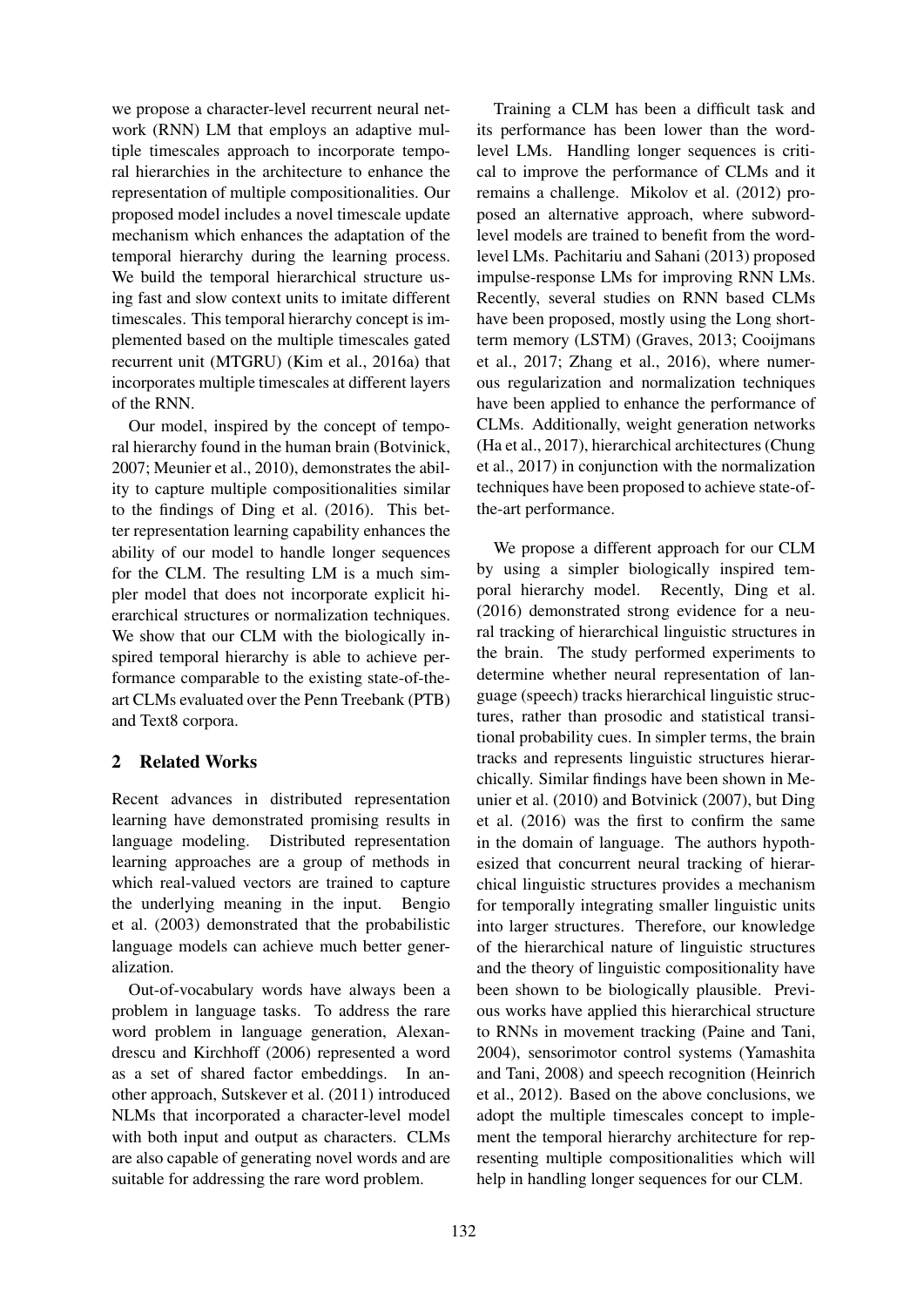Moreover, Yamashita and Tani (2008) had tested their model performance over different values of the timescale  $\tau$  to investigate the impact of multiple timescales in RNNs. They showed that different setting of the timescales significantly affects the performance and a higher  $\tau$ -ratio( $\tau$ slow/ $\tau$ -fast) improved the performance. In this spirit, we implement an adaptive timescale update method for better performance compared to a model with static timescales.

# 3 Proposed Character-Level Neural Language Model

A character-level language model (CLM) estimates a probability distribution over  $w_{t+1}$  given a sequence  $w_{1:t} = [w_1, \ldots, w_t]$ . We propose a recurrent neural network based CLM with temporal hierarchies using a multilayer gated recurrent neural network. Gated RNNs such as LSTM (Hochreiter and Schmidhuber, 1997) and Gated Recurrent Unit (GRU) (Cho et al., 2014) address the problem of learning long range dependencies. GRU and LSTM have been shown to yield comparable performance (Chung et al., 2014). These gated recurrent architectures are known to address the vanishing gradient problem efficiently and multilayer architectures are known to be able to learn expressive and complex features. However, the phenomenon responsible for these algorithms to approach human performance on speech and language tasks cannot be ascertained owing to our lack of understanding or insight into the actual representations that are being learned. However, due to our lack of understanding or insight into the actual representations being learned, it is difficult to ascertain the phenomenon responsible for these algorithms to approach human performance on speech and language tasks. Therefore, concurrent to the studies of temporal hierarchy in neuroscience (Ding et al., 2016), we formulated a hypothesis that multilayer gated recurrent neural networks can represent compositional hierarchies in the learning process that involves a monotonically increasing timescale hierarchy. We argue that hierarchical temporal representations capture the linguistic hierarchy of the input and are primarily responsible for better performance of multilayer gated recurrent architectures.

We propose a Multiple Timescales Gated Recurrent Unit (MTGRU) with adaptive timescales for our language model. The MTGRU, which



Figure 1: Proposed character-level neural language model.



Figure 2: A Multiple Timescales Gated Recurrent Unit.

has a temporal hierarchical architecture, is implemented in the framework of a language model as shown in Figure 1. We find that the multiple timescales model is primarily responsible for explicitly guiding each layer of the neural network to facilitate in learning of features operating over increasingly slower timescales, corresponding to subsequent levels in the compositional hierarchy. The temporal hierarchy in the network is implemented by applying a timescale constant at the end of a conventional GRU unit, essentially adding another constant gating unit that modulates the mixture of past and current hidden states. In an MT-GRU, each step takes as input  $x_t$ ,  $h_{t-1}$  and produces the hidden  $h_t$ . The time constant  $\tau$  added to the activation  $h_t$  of the MTGRU is shown in Eq. (1).  $\tau$  is used to control the timescale of each GRU cell. Larger  $\tau$  results in slower cell outputs but it makes the cell focus on the slow features of a dynamic sequence input. The MTGRU model is illustrated in Figure 2.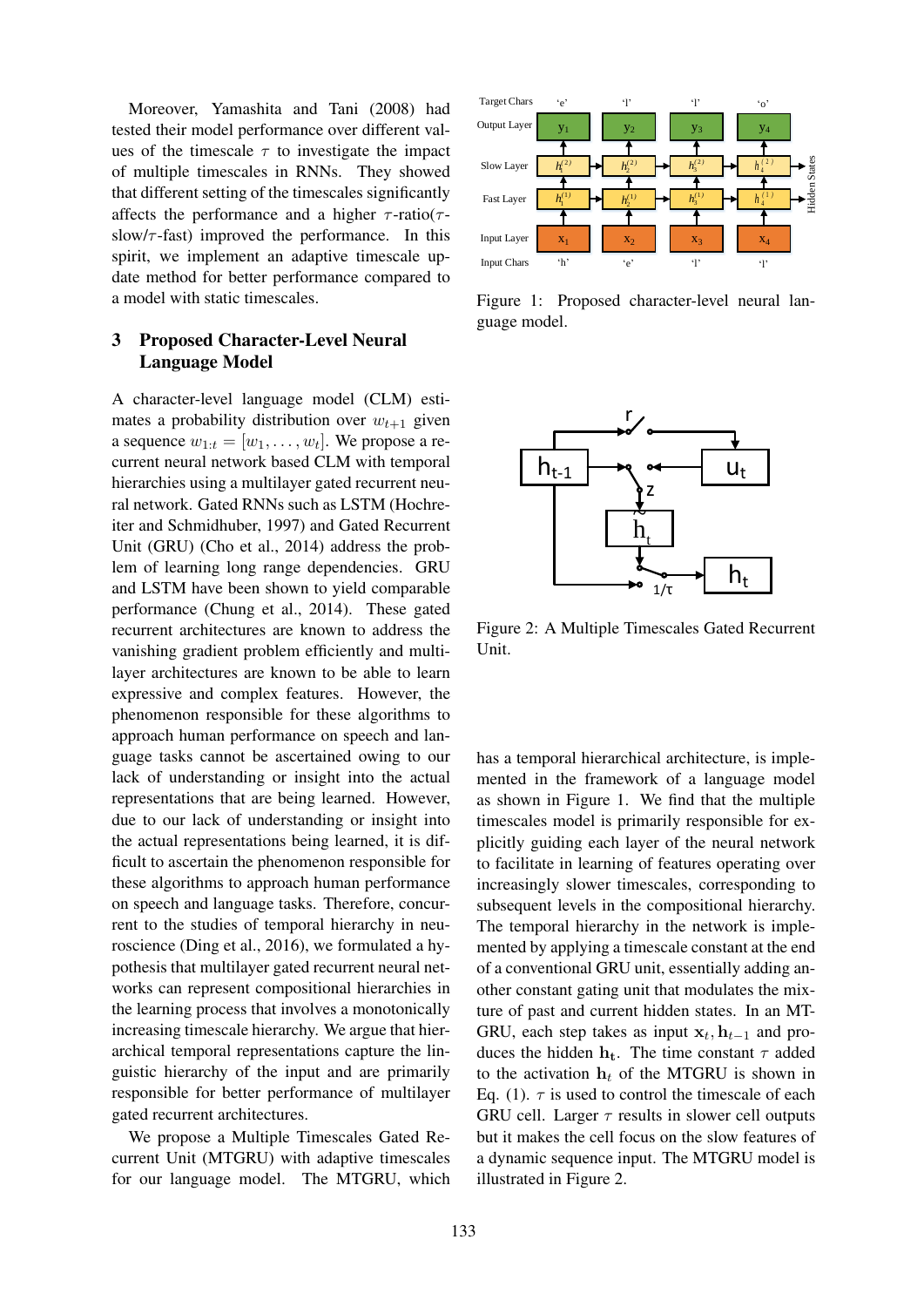$$
r_t = \sigma(W_{xr}x_t + W_{hr}h_{t-1})
$$
  
\n
$$
z_t = \sigma(W_{xz}x_t + W_{hz}h_{t-1})
$$
  
\n
$$
u_t = \tanh(W_{xu}x_t + W_{hu}(r_t \odot h_{t-1}))
$$
  
\n
$$
\tilde{h}_t = z_th_{t-1} + (1 - z_t)u_t
$$
  
\n
$$
h_t = \tilde{h}_t \frac{1}{\tau} + (1 - \frac{1}{\tau})h_{t-1}
$$
 (1)

where  $\sigma(\cdot)$  and tanh( $\cdot$ ) are the sigmoid and tangent hyperbolic activation functions,  $\odot$  denotes the element-wise multiplication operator, and  $r_t$ ,  $z_t$  are referred to as *reset*, *update* gates respectively.  $\mathbf{u}_t$  and  $\tilde{\mathbf{h}}_t$  are the candidate activation and candidate hidden state of the MTGRU.

We build the multilayer MTGRU-CLM with a different timescale  $\tau$  for each layer. Based on our hypothesis that later layers should learn features that operate over slower timescales, we set larger  $\tau$  as we go up the layers. We use the bitsper-character (BPC) as the evaluation metric. The timescale  $\tau$  is initialized for each layers at the start of the training.

We implement the proposed timescale update mechanism by adaptively increasing the  $\tau$  during the training process as it is known that just higher  $\tau$ -ratio, without timescale adaptation, leads to improved performance (Yamashita and Tani, 2008). As we proceed with the training epochs, whenever the validation negative log-likelihood (NLL) (shown in Eq.(2)) stopped decreasing, the timescale  $\tau$  is updated. A growth-factor is used to determine the growth rate of the timescales. We update the timescales only after training has completed for a particular number of epochs (*max\_epoch*). The timescale update mechanism is presented in Algorithm 1. In order to prevent deteriorated performance over large increases in the timescales, smaller growth factors are set for the experiments.

$$
- \frac{1}{N} \sum_{n=1}^{N} \sum_{t=1}^{T} \log P \left( w_t^n \mid w_1^n \dots w_{t-1}^n; \theta \right) \tag{2}
$$

where  $N$  is the number of training sequences,  $T$  is the length of the  $n^{th}$  sequence,  $\theta$  is the model parameter, and  $w_t^n$  is the token at time t of sequence n and so on.

#### 4 Experiments and Results

We evaluate our CLM on the Penn Treebank (PTB) corpus (Marcus et al., 1993) and on the **Input:** Current Timescale  $\tau$ **Output:** Updated Timescale  $\tau$ if *current\_epoch* >  $max$ \_*epoch* then read growth\_factor; if *the validation NLL did not decrease* then  $\tau = \tau * qrowth~factor;$ return  $\tau$ ; else | return  $\tau$ ; end end

Algorithm 1: Timescale adaptation in MTGRU

|                  | $\{1.2, 1.3, 1.35, 1.4\}$    |
|------------------|------------------------------|
| $growth\_factor$ | $\{1.01, 1.05, 1.1, 1.15\}$  |
| learning rate    | $\{1e-2, 1e-3, 1e-4, 2e-3\}$ |
| minibatch size   | $\{32, 64, 128\}$            |

Table 1: Grid of hyperparameters explored in the experiments.

much larger Text8 corpus (Mahoney, 2009). We use orthogonal initialization for all the weight matrices and use stochastic gradient descent with gradient clipping at 1.0 and step rule determined by Adam (Kingma and Ba, 2014). We report the hyperparameter values that were explored in our experiments in Table 1. The timescale for the fast layer is initialized to 1 in all the experiments as  $\tau = 1$  defines the default or the input timescale.

We also conduct an additional experiment for the comparison of computational efficiency of our model with normalization based techniques. The details of all the experiments are described in the sections below.

#### 4.1 Penn Treebank (PTB) Corpus

The PTB corpus is divided to train, valid, and test sets following Mikolov and Zweig (2012). For this experiment we use 600 units in each layer of the 2 layer MTGRU network. We train on non-overlapping sequences of length 100 with a mini-batch size of 64 and a learning rate of 0.002. We initialize the timescales  $\tau$  as  $\{1, 1.3\}$  for the fast and the slow layers respectively. We set the  $growth_factor$  to 1.05 with a max-epoch of 25. The size of our model is 3.7M parameters.

We also implemented the batch normalized gated recurrent unit (BN-GRU) following Cooijmans et al. (2017) as a baseline to compare with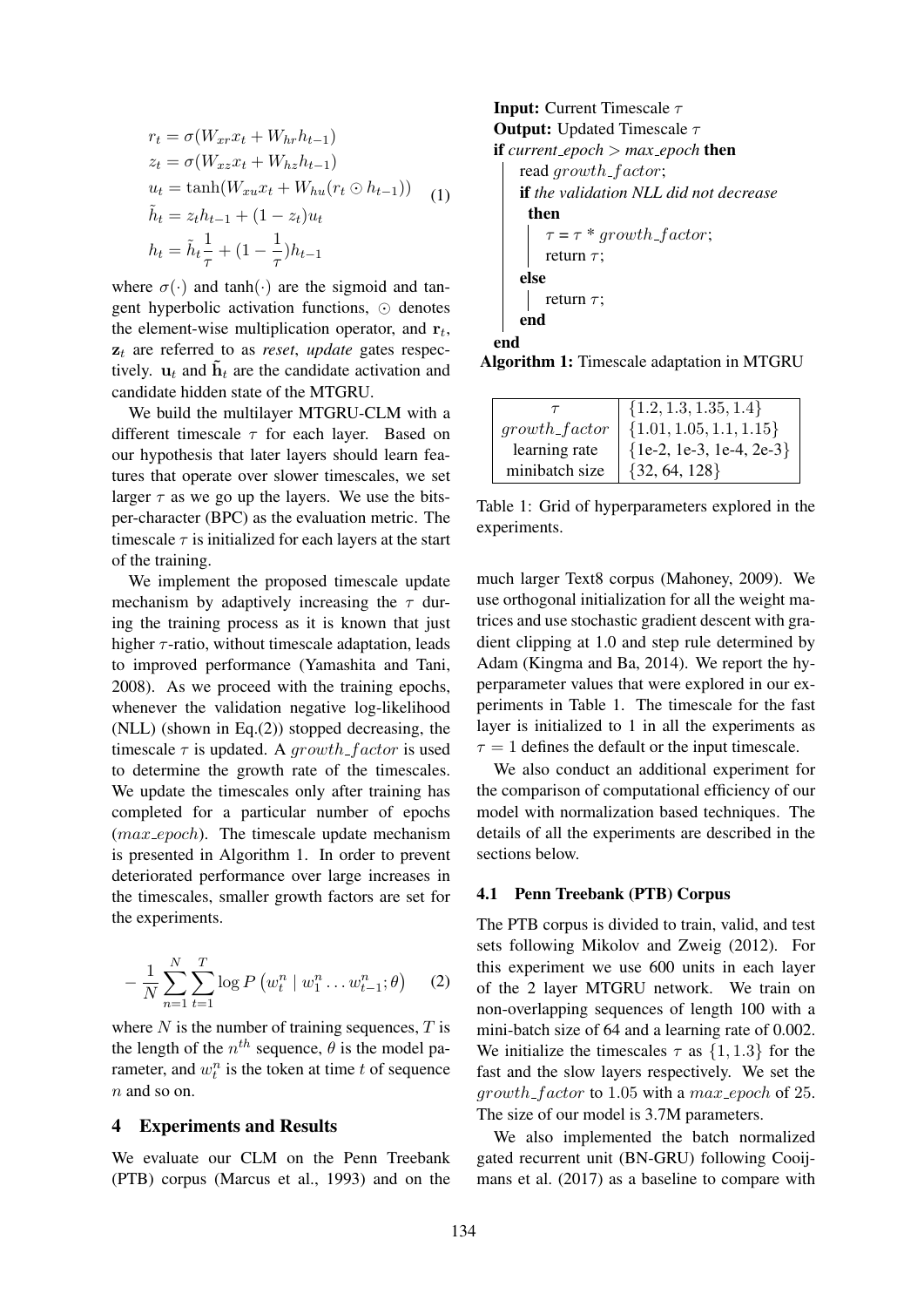| Model                        | <b>BPC</b> | <b>Size</b> |
|------------------------------|------------|-------------|
| Zhang et al. $(2016)$        | 1.49       |             |
| Mikolov et al. (2012)        | 1.41       |             |
| Krueger and Memisevic (2016) | 1.39       | $4.25M*$    |
| <b>BN-GRU</b>                | 1.39       | 4.1M        |
| Mikolov et al. (2012)        | 1.37       |             |
| Cooijmans et al. (2017)      | 1.32       | $4.25M*$    |
| Ha et al. (2017)             | 1.31       | 4.25M       |
| <b>MTGRU-CLM</b>             | 1.27       | 3.7M        |
| Ha et al. (2017)             | 1.27       | 4.91M       |
| Chung et al. (2017)          | 1.24       | $5.35M*$    |
| <b>MTGRU-CLM-Adaptive</b>    | 1.24       | 3.7M        |
| Ha et al. (2017)             | 1.22       | 14.41M      |

Table 2: Bits-Per-Character on PTB test and size of the models. MTGRU-CLM and MTGRU-CLM-Adaptive correspond to our CLMs with a constant timescale and an adaptive timescales respectively. <sup>\*</sup>These are estimated model sizes as the actual number of parameters is not available in the literature.

our model. We use early-stopping on validationset performance and the resulting model is evaluated over the test set and the results are summarized in Table 2. Our model performed comparable to the current state-of-the-art models with a test BPC of 1.24. We also illustrate the performance of our model in Table 4 under the different settings of  $\tau$  and growth factor given in Table 1.

For further analysis, we graph the hidden state change rate of each layer by measuring the L2 distance between the past and current hidden states of the MTGRU-CLM-Adaptive and the GRU CLM, over the input time steps as shown in Figure 3. The models are trained on the PTB set with the same set of parameters. In this graph, "spikes" can be interpreted as events where the input representation at each layer is varying significantly. The first(fast) layer, where the layer of the recurrent unit is exposed directly to the input (as illustrated in Fig. 1), the spiking corresponds to each character of the input. Looking at the second(slow) layer graph of MTGRU, we can observe the larger spikes correspond to the end of each word, while the same is not true in the case of GRU. It is evident that MTGRU learns better representation of each word by utilizing the temporal hierarchy without any explicit architectural hierarchy. These findings are consistent with the previous studies on speech where in speech sounds, syllable-level



Figure 3: Hidden state representation of GRU-CLM and MTGRU-CLM-Adaptive.

information on short time scale is integrated into word-level information over a longer time scale (Yamashita and Tani, 2008; Ding et al., 2016).

#### 4.2 Text8 Corpus

The Text8 corpus consists of 100M characters extracted from the Wikipedia corpus. We follow Mikolov and Zweig (2012) and divide the train, valid, and test sets accordingly in order to compare with previous works. Since Text8 contains only alphabets and spaces, the total number of symbols is just 27. We use 1200 units in each layer of the 2 layer MTGRU network and it is trained over nonoverlapping sequences of length 180. The minibatch size is set to 128 and the learning rate is 0.001. The timescales  $\tau$  is initialized as  $\{1, 1.3\}$ for the fast and the slow layers respectively with a growth factor of 1.05. The max epoch parameter is set to be 25. The size of this model is 14.5M parameters. The performance of the resulting model with early-stopping on validation-set is shown in Table 3. We also report the performance of the BN-GRU baseline model on the Text8 corpus. The MTGRU-CLM-Adaptive model obtains a test BPC of 1.29 which is comparable to the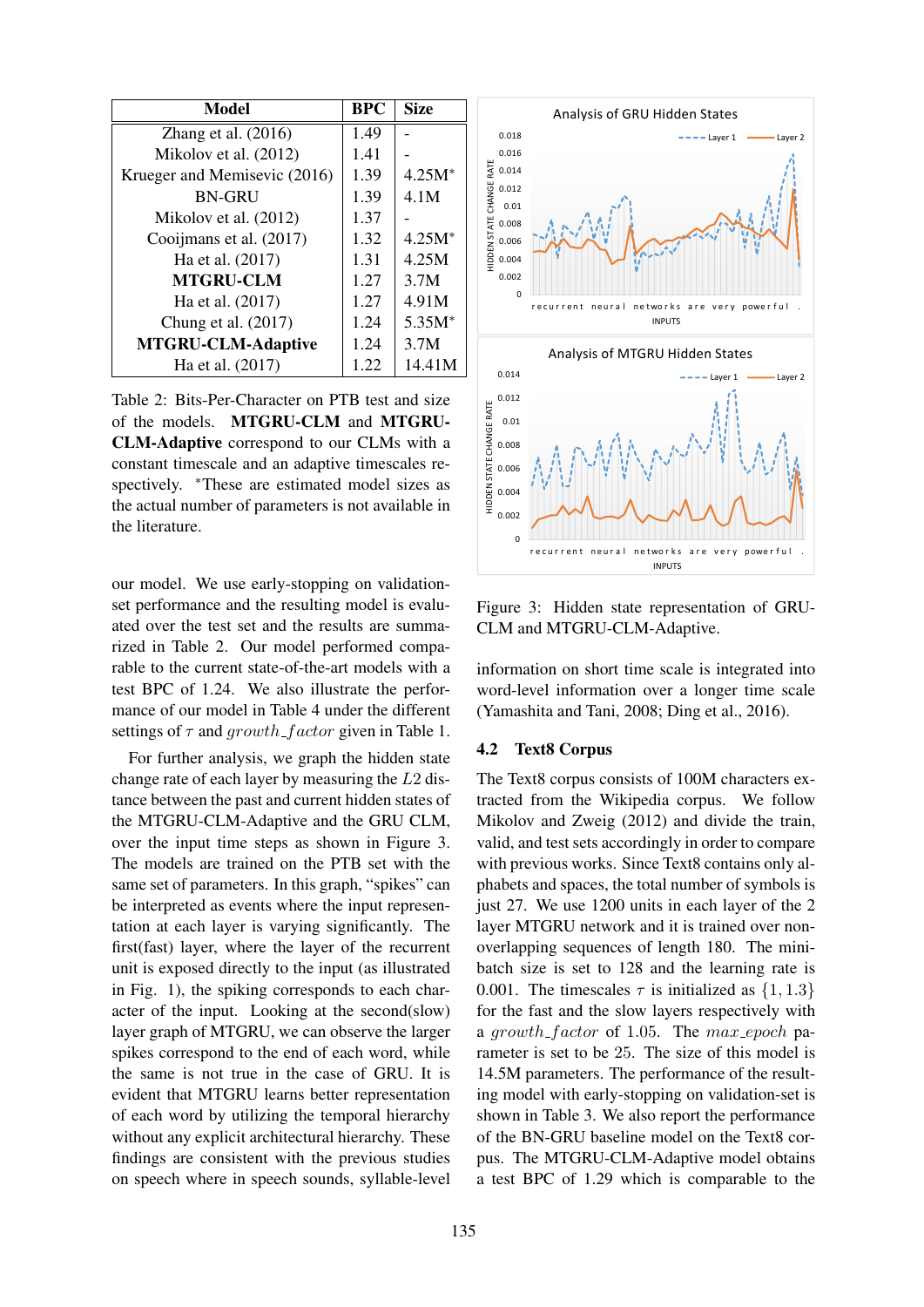| Model                        | <b>BPC</b> | <b>Size</b> |
|------------------------------|------------|-------------|
| Mikolov et al. (2012)        | 1.54       |             |
| Zhang et al. $(2016)$        | 1.49       |             |
| Pachitariu and Sahani (2013) | 1.48       |             |
| <b>BN-GRU</b>                | 1.39       | 16.1M       |
| Cooijmans et al. (2017)      | 1.36       | $16.22M*$   |
| <b>MTGRU-CLM</b>             | 1.34       | 14.5M       |
| Chung et al. (2017)          | 1.32       | $21M^*$     |
| Chung et al. (2017)          | 1.29       | $21M^*$     |
| <b>MTGRU-CLM-Adaptive</b>    | 1.29       | 14.5M       |

Table 3: Bits-Per-Character on Text8 test and size of the Models. MTGRU-CLM and MTGRU-CLM-Adaptive correspond to our CLMs with a constant timescale and an adaptive timescales respectively. <sup>\*</sup>These are estimated parameter sizes as the actual value is not available in the literature.

| Corpus       | BPC               |  |
|--------------|-------------------|--|
| PTB Corpus   | $1.26 \pm 0.0158$ |  |
| Text8 Corpus | $1.31 \pm 0.0187$ |  |

Table 4: Performance of the proposed model under different timescale updates. These are the performance of the model under different settings of  $\tau$ and growth factors as shown in Table 1.

current state-of-the-art. The performance of this model under different  $\tau$  and growth factor settings given in Table 1 is shown in Table 4.

#### 4.3 Comparison of Computing Efficiency

In order to compare the computation efficiency of MTGRU with the baselines, we replicated the Sequential MNIST experiment from Cooijmans et al. (2017) using our implementation of LSTM, GRU, Batch Normalized (BN)-LSTM, BN-GRU, MTGRU, and MTGRU-Adaptive following the same experimental conditions. Despite the faster convergence of BN-LSTM, BN-GRU, MTGRU, and MTGRU-Adaptive as illus-

| Model          | <b>Accuracy</b> | <b>Train Time</b> |
|----------------|-----------------|-------------------|
| <b>LSTM</b>    | 98.89%          | 14 hours          |
| <b>GRU</b>     | 98.56%          | 15 hours          |
| <b>BN-LSTM</b> | 99.01%          | 41 hours          |
| <b>BN-GRU</b>  | 98.97%          | 43 hours          |
| <b>MTGRU</b>   | 99.26%          | 17 hours          |
| MTGRU-Adaptive | 99.37%          | 17 hours          |

Table 5: Sequential MNIST classification results with training duration of 100K steps.



Figure 4: Comparison of convergence speed of the various models for Sequential MNIST classification task.

trated in Figure 4, the total time taken to train 100K steps of BN-LSTM, BN-GRU significantly increased compared to LSTM and GRU while the training time of MTGRU and MTGRU-Adaptive remained comparable to GRU as shown in Table 5. The experiments were performed on one machine with an Nvidia Titan-X GPU. Moreover, Kim et al. (2016a) already demonstrated much faster convergence in the case of MTGRU when compared to GRU in sequence-to-sequence tasks.

## 5 Discussion

The proposed method based on a biologically inspired hierarchical structure can represent multiple compositions of language by virtue of the adaptive multiple timescales in each layer. Sensitivity of the human brain to the compositional structure of language was recently confirmed by Ding et al. (2016). By recording the activity of listeners brains using magnetoencephalography (MEG), it was found that the brain activates or spikes when it is presented with individual words, phrases, or a whole sentence. We successfully replicated this property in our model and it achieves significant performance gains despite having a simpler structure and lesser number of parameters. Our model's ability to represent compositions of language at the word level is illustrated in Figure 3. This illustration validates our hypothesis that multilayer gated recurrent neural networks can represent compositional hierarchies similar to the human brain.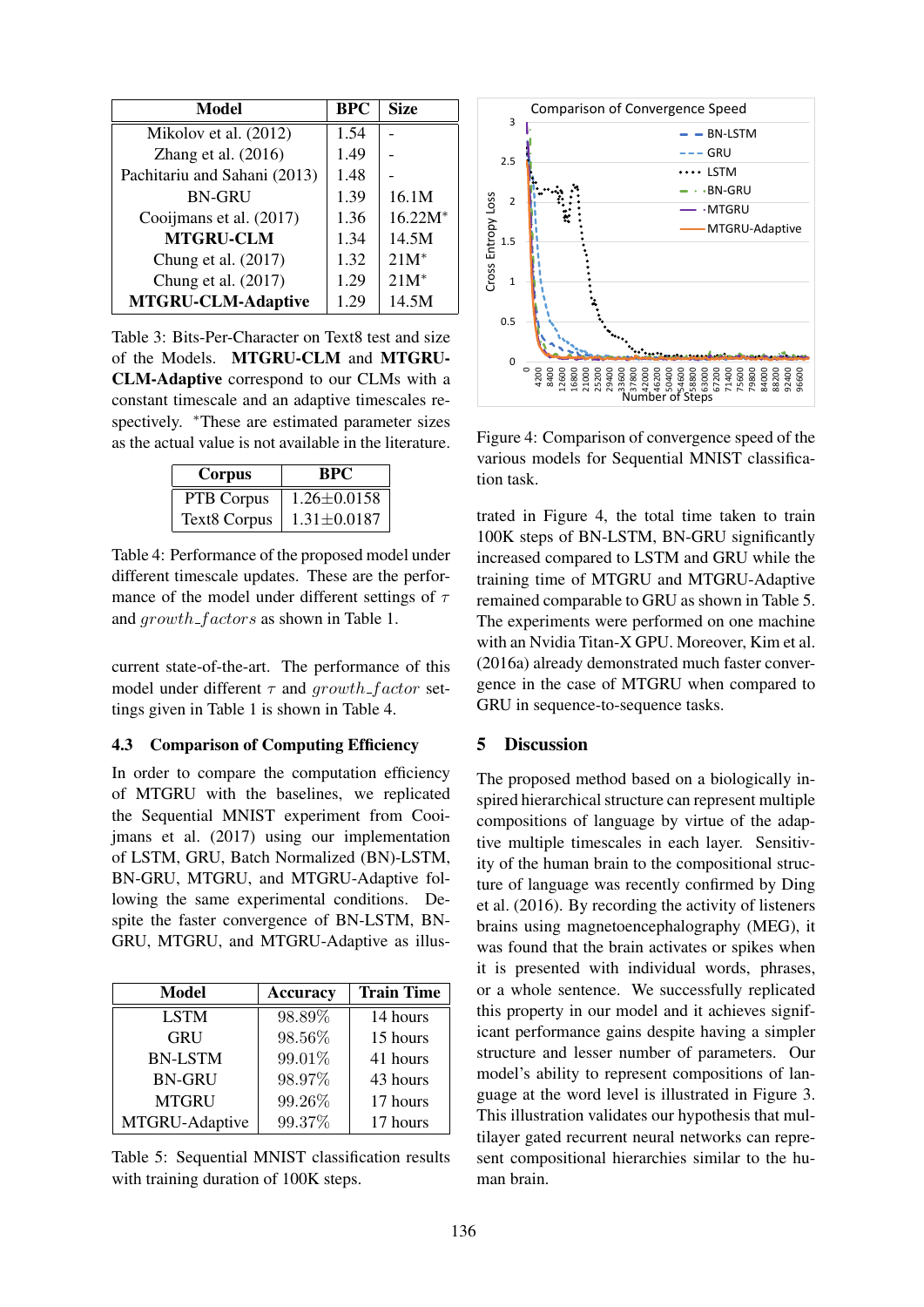The enhanced performance of the proposed CLM illustrates that our approach can give better generalization performance without the help of complex hierarchical architectures. The results indicate that the temporal hierarchies with the adaptive timescale approach can represent the compositonality better and increases the capability of the model to handle longer sequences for the CLM. The results also demonstrate that our multilayer MTGRU model with adaptive timescale performs comparable to the current state-of-theart models despite having fewer parameters and a simpler architecture. The temporal hierarchy approach eliminates the need for complex structures and normalization techniques (Cooijmans et al., 2017; Krueger and Memisevic, 2016; Chung et al., 2017; Ha et al., 2017) for the LM task, thereby increasing the computational efficiency of our model.

## 6 Conclusion

Our approach incorporates temporal hierarchies in a character-level NLM to improve the performance of the language model without introducing additional parameters. The proposed approach takes into account the need for a biologically plausible structure and a model to implement simpler hierarchies for handling different level of language compositions in order to tackle the longer sequences problem in CLMs. Our approach with adaptive timescales enables a simpler model with a better representation of language to achieve significant performance gains over existing models with larger complexities and also alleviates the need of additional computations.

#### Acknowledgment

This research was supported by ICT R&D program of MSIP/IITP [R7124-16-0004, Development of Intelligent Interaction Technology Based on Context Awareness and Human Intention Understanding] (70%) and by the National Research Foundation of Korea (NRF) grant funded by the Korea government (MSIP) (No. NRF-2016M3C1B6929647) (30%).

#### References

Andrei Alexandrescu and Katrin Kirchhoff. 2006. Factored neural language models. In *Proceedings of the Human Language Technology Conference of the*

*NAACL, Companion Volume: Short Papers*. Association for Computational Linguistics, pages 1–4.

- Yoshua Bengio, Rejean Ducharme, Pascal Vincent, and ´ Christian Jauvin. 2003. A neural probabilistic language model. *journal of machine learning research* 3(Feb):1137–1155.
- Matthew M Botvinick. 2007. Multilevel structure in behaviour and in the brain: a model of fuster's hierarchy. *Philosophical Transactions of the Royal Society B: Biological Sciences* 362(1485):1615–26. https://doi.org/10.1098/rstb.2007.2056.
- Kyunghyun Cho, Bart van Merrienboer, Çaglar Gülçehre, Fethi Bougares, Holger Schwenk, and Yoshua Bengio. 2014. Learning phrase representations using RNN encoder-decoder for statistical machine translation. *CoRR* abs/1406.1078. http://arxiv.org/abs/1406.1078.
- Junyoung Chung, Sungjin Ahn, and Yoshua Bengio. 2017. Hierarchical multiscale recurrent neural networks. In *Proceeding of the International Conference on Learning Representations*.
- Junyoung Chung, Çaglar Gülçehre, KyungHyun Cho, and Yoshua Bengio. 2014. Empirical evaluation of gated recurrent neural networks<br>on sequence modeling. *CoRR* abs/1412.3555. on sequence modeling. http://arxiv.org/abs/1412.3555.
- Tim Cooijmans, Nicolas Ballas, César Laurent, Cağlar Gülçehre, and Aaron Courville. 2017. Recurrent batch normalization. In *Proceeding of the International Conference on Learning Representations*.
- Nai Ding, Lucia Melloni, Hang Zhang, Xing Tian, and David Poeppel. 2016. Cortical tracking of hierarchical linguistic structures in connected speech. *Nature neuroscience* 19(1):158–164.
- Alex Graves. 2013. Generating sequences with recurrent neural networks. *arXiv preprint arXiv:1308.0850* .
- David Ha, Andrew Dai, and Quoc V Le. 2017. Hypernetworks. In *Proceeding of the International Conference on Learning Representations*.
- Stefan Heinrich, Cornelius Weber, and Stefan Wermter. 2012. Adaptive learning of linguistic hierarchy in a multiple timescale recurrent neural network. In *International Conference on Artificial Neural Networks*. Springer, pages 555–562.
- Sepp Hochreiter and Jürgen Schmidhuber. 1997. Long short-term memory. *Neural computation* 9(8):1735–1780.
- Minsoo Kim, Moirangthem Dennis Singh, and Minho Lee. 2016a. Towards abstraction from extraction: Multiple timescale gated recurrent unit for summarization. *ACL 2016* pages 70–77.